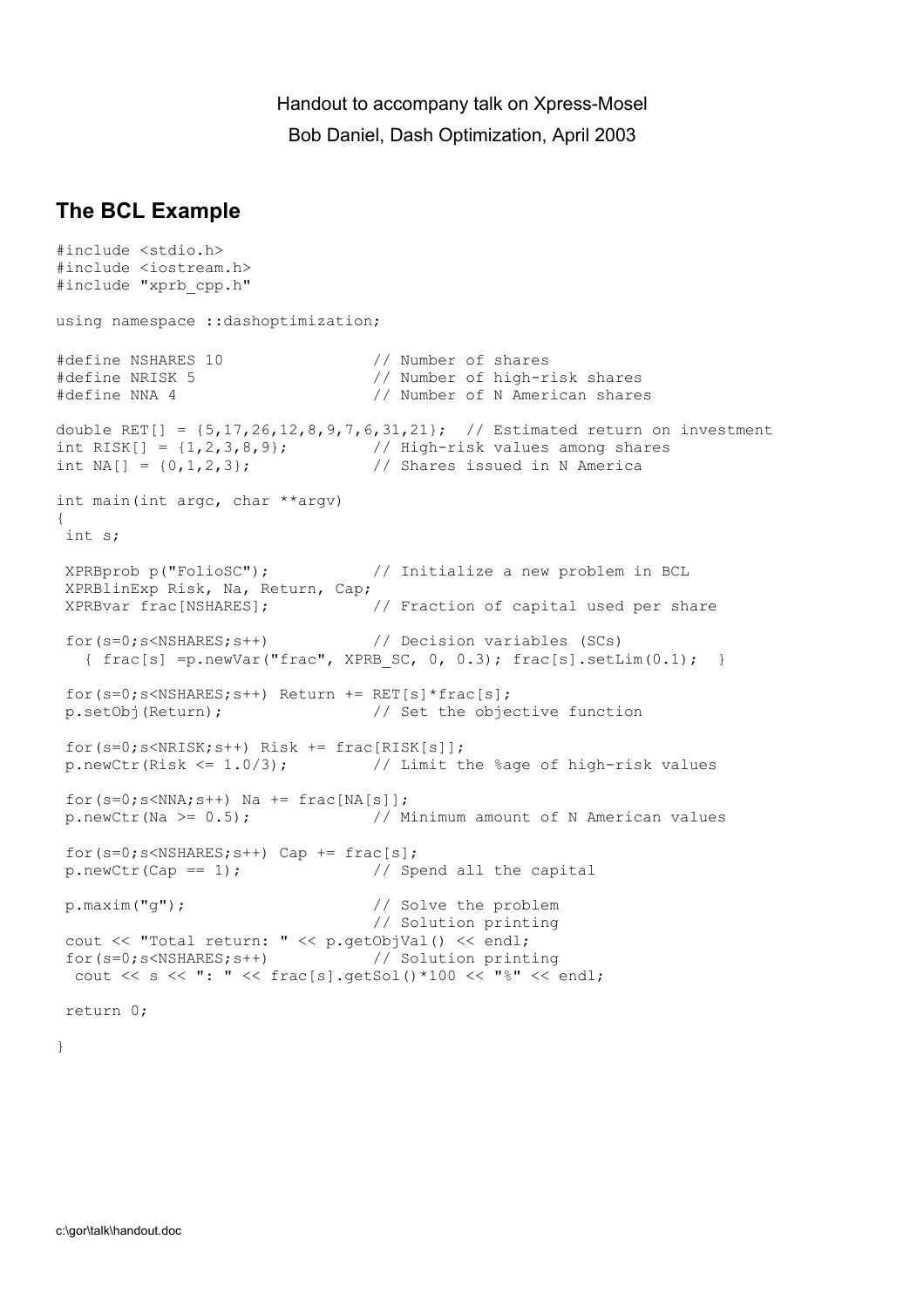### **The first Mosel Example**

```
model "Portfolio optimization with MIP" 
uses "mmxprs" | Use Xpress-Optimizer
declarations<br>SHARES = 1.10SHARES = 1..10 <br>RISK = {2,3,4,9,10} <br>PSet of high-r
 RISK = \{2, 3, 4, 9, 10\}<br>
NA = \{1, 2, 3, 4\}<br>
Set of shares issued in N.-America! Set of shares issued in N.-America
RET: array(SHARES) of real | Estimated return on investment
 frac: array(SHARES) of mpvar ! Fraction of capital used per share 
  end-declarations 
RET:= [5,17,26,12,8,9,7,6,31,21]
 Return:= sum(s in SHARES) RET(s)*frac(s) ! Objective function 
sum(s in RISK) frac(s) \leq 1/3 ! Limit the %age of high-risk values
sum(s in NA) frac(s) >= 0.5 ! Minimum amount of N American values
sum(s in NA) frac(s) > = 0.5<br>
sum(s in SHARES) frac(s) = 1 <br>
! Spend all the capital
 forall(s in SHARES) do ! Upper/lower bounds on investment per share 
 frac(s) \leq 0.3; frac(s) is semcont 0.1
  end-do 
maximize(Return) 1. Solve the problem
 writeln("Total return: ", getobjval) ! Solution printing 
 forall(s in SHARES) writeln(s, ": ", getsol(frac(s))*100, "%")
```
end-model

#### **The Mosel Variable Fixing Heuristic**

```
model Coco 
  uses "mmxprs" ! Use the Xpress-MP Optimizer 
   include "fixbv_pb.mos" 
  include "fixbv solve.mos"
  solution := solve ! "solve" is a function
   writeln("The objective value is: ", solution) 
end-model 
! File fixbv_pb.mos 
declarations RF = 1..2! Range of factories (f)
 RT = 1.4 ! Range of time periods (t)
  [...] 
  openm: array(RF,RT) of mpvar ! 1 iff factory f is open in period t 
end-declarations 
[\ldots]forall(f in RF, t in 1..NT-1) Closed(f,t) := openm(f,t+1) <= openm(f,t)
forall(f in RF, t in RT) openm(f,t) is binary
! File fixbv_solve.mos 
function solve: real
   declarations 
   TOL = 5.0E-4 osol: array(RF,1..2) of real 
   end-declarations
```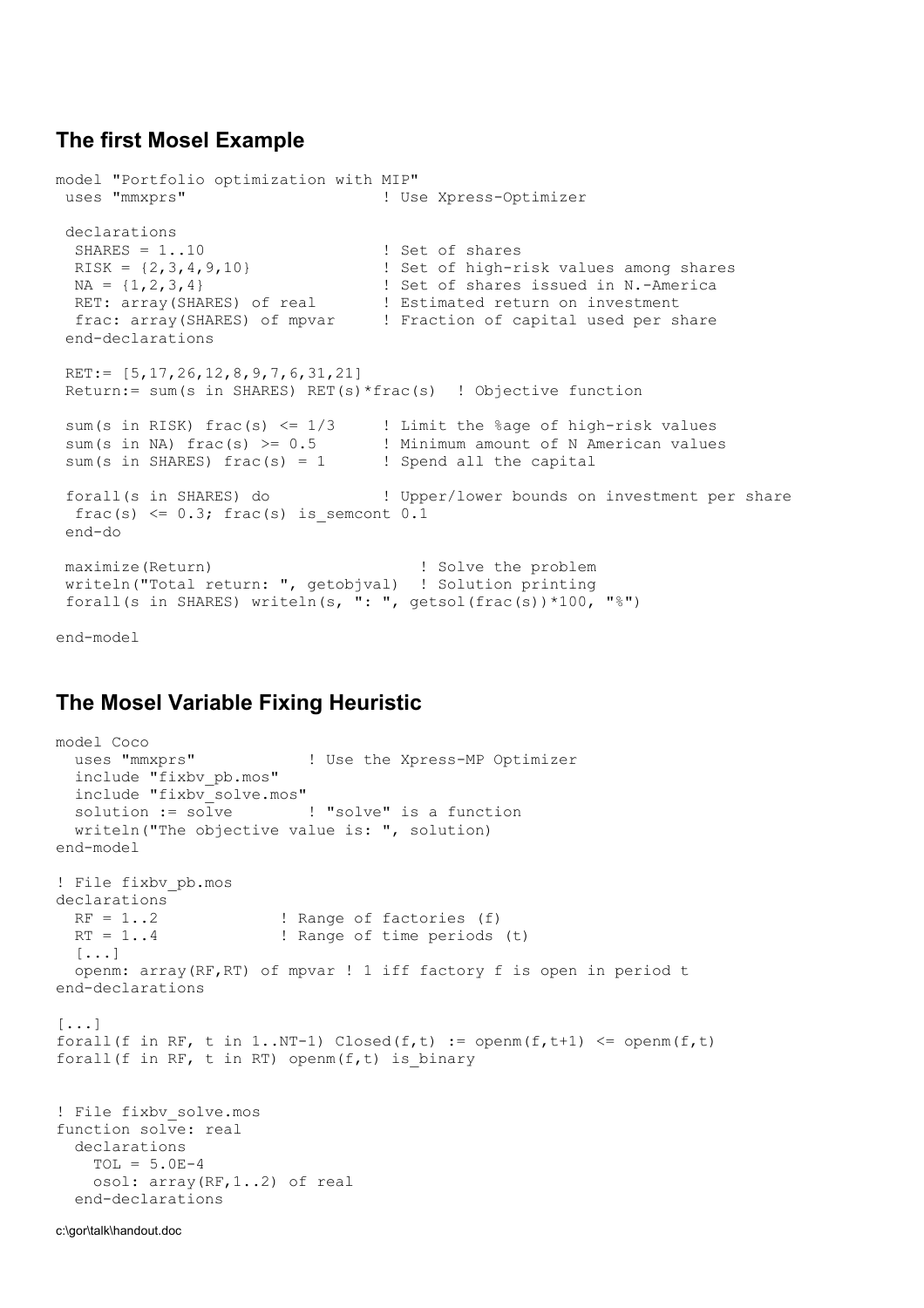```
setparam("XPRS_verbose", true)
  setparam("XPRS_PRESOLVE", 0); setparam("XPRS_CUTSTRATEGY", 0)
  maximize(XPRS TOP, MaxProfit) ! Solve LP at top node
   savebasis(1) 
   forall(f in RF, t in 1..2) do 
    osol(f, t) := \text{qetsol}(\text{openm}(f, t))if(\text{osol}(f,t) < TOL) then
      setub(openm(f,t), 0.0)
    elif(1-osol(f,t) \langle TOL) then
      setlb(openm(f,t), 1.0)
     end-if 
   end-do 
   maximize(MaxProfit) 
   solval := getobjval 
  forall(f in RF, t in 1..2)
    if((osol(f,t) < TOL) or (1\text{-}osol(f,t) < TOL)) then
      setlb(openm(f,t), 0.0); setub(openm(f,t), 1.0)
     end-if 
   loadbasis(1) 
  setparam("XPRS_MIPABSCUTOFF", solval)
  maximize(MaxProfit) 
   returned := getobjval 
end-function
```
#### **Mosel Xpress-SLP Example**

```
 uses "mmxslp" 
   declarations 
   N = 5 area: mpvar 
     rho, theta: array(1..N) of mpvar 
   end-declarations 
   forall(i in 1..N-1) do ! Initialization of SLP variables 
    0.1 \le r \text{ho}(i); rho(i) \le 1<code>SLPDATA("IV", rho(i), 4*i*(N + 1 - i)/((N+1)^2))</code>
    SLPDATA("IV", theta(i), M PI*i/N)
   end-do 
   ! Objective: sum of areas
  2*area = sum (i in 2..N-1) rho(i)*rho(i-1)*sin(theta(i)-theta(i-1)) forall(i in 1..N-2, j in i+1..N-1) 
                ! 3rd side of all triangles <= 1 
    rho(i)^2 + rho(j)^2 - rho(i)*rho(j)*2*cos(theta(j)-theta(i)) <= 1
   ! Vertices in increasing order 
  forall(i in 2..N-1) theta(i) >= theta(i-1) +.001
  theta(N-1) \leq M PI ! Boundary conditions
   SLPloadprob( area ) 
   SLPmaximize 
  writeln("Area = ", qetobjval)
   forall(i in 1..N-1) 
    writeln("V", i, ": r =", qetsol(rho(i)), "theta=", qetsol(theta(i)))
end-model
```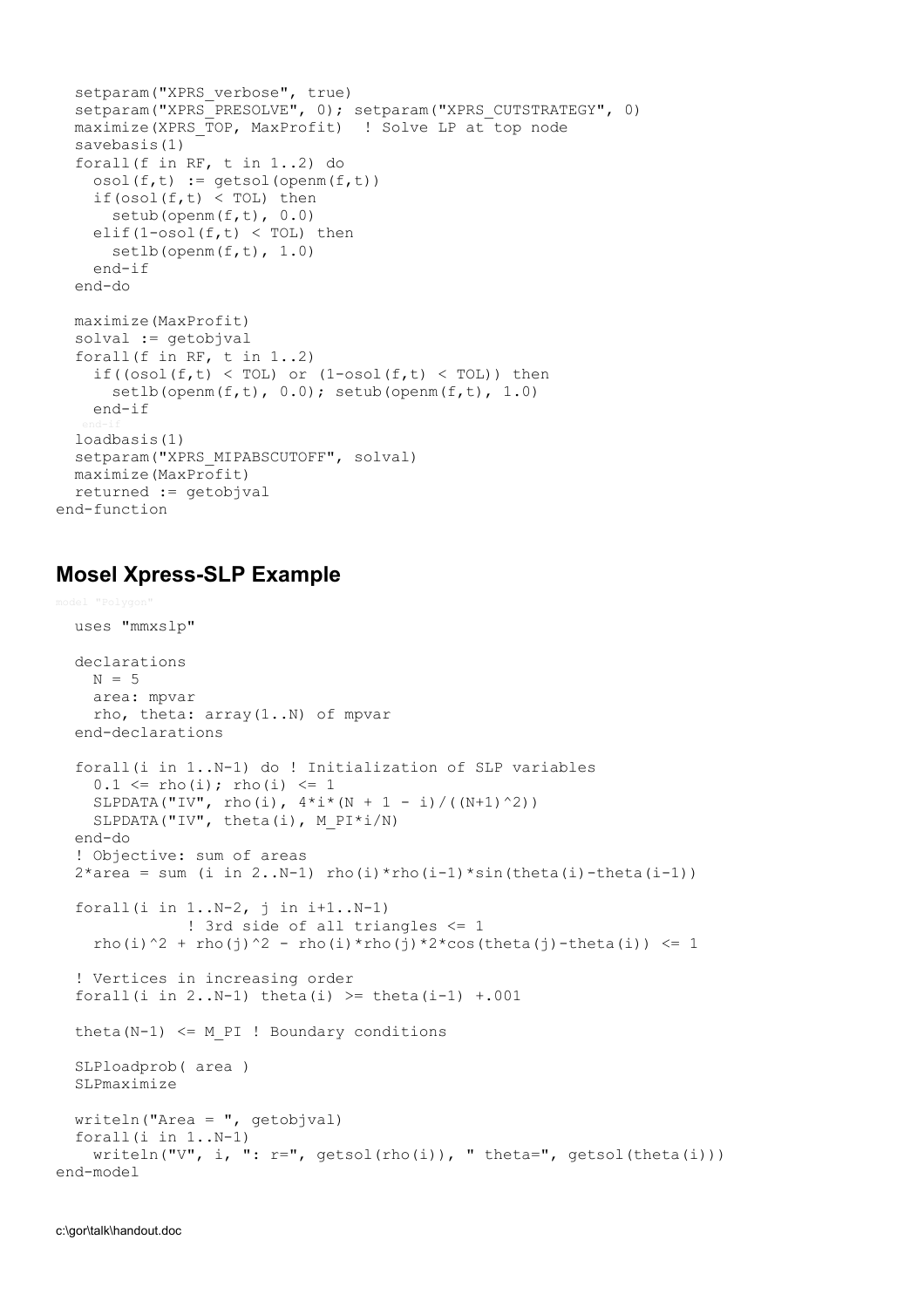# **User Graphs**

```
mosel Ugraph 
 uses "mmive", "mmsystem" 
  declarations 
  MACHINES=6; JOBS=6 
   graphs, colors: array(1..MACHINES) of integer 
  labels: array(1..JOBS) of integer 
  curmachine, curjobs, n1, n2, n3: integer 
  end-declarations 
 colors:= [IVE_WHITE, IVE_YELLOW, IVE_CYAN, IVE_RED, IVE_GREEN, IVE_MAGENTA]
 fopen("schedule.dat", F INPUT)
  forall (i in 1..MACHINES) do 
   graphs(i):= IVEaddplot("Machine "+i, IVE_BLUE) 
  labels(i):= IVEaddplot("Jobs for machine "+i, Color(i))
  end-do 
  forall (i in 1..MACHINES) do 
   readln(n1, n2) ! Read machine number & number of jobs 
   writeln("Machine ", n1, " Jobs:", n2) 
   curmachine:= n; curjobs:= n2 
   forall(j in 1..curjobs) do 
     readln(n1, n2, n3) ! Read job number, start/finish times 
     writeln("On machine ", curmachine, " job ", n1, " starts at ", 
             n2, " finishes at ", n3) 
     IVEdrawarrow(graphs(curmachine), n2, curmachine, n3, curmachine) 
     IVEdrawlabel(labels(n1), (n2+n3)/2, curmachine, 
                   "Job "+n1+"\r starts: "+n2+"\r ends: "+n3) 
   end-do 
  end-do 
 IVEzoom(0, 0, 30, 7) 
 fclose(F_INPUT) 
end-model
```
## **The 5-leaper knight**

```
model 'LEAPERRECTGR' 
  uses 'mmxprs', 'mmsystem', 'mmive'
```
(! Closed TSP form of 5leaper Deals with rectangular chessboard Run with parameters NROW and NCOL (numbers of squares on the edges) e.g. mosel -s -c "exe leaprectgr 'NROW=9,NCOL=6'" NROW=NCOL=8 are the smallest possible values for square boards.

 A variant of problem in f5tour in the book Applications of optimization with Xpress-MP Christelle Guéret, Christian Prins & Marc Sevaux Translated and revised by Susanne Heipcke Dash Optimization, 2002, ISBN 0-9543503-0-8

 Mosel f5tour and drawing of subtours were written by Susanne Heipcke The generation of the legal 5leaps was written by Bob Daniel

 You will find a description of this problem and a few other model versions at the following address: http://www.chlond.demon.co.uk/leapers/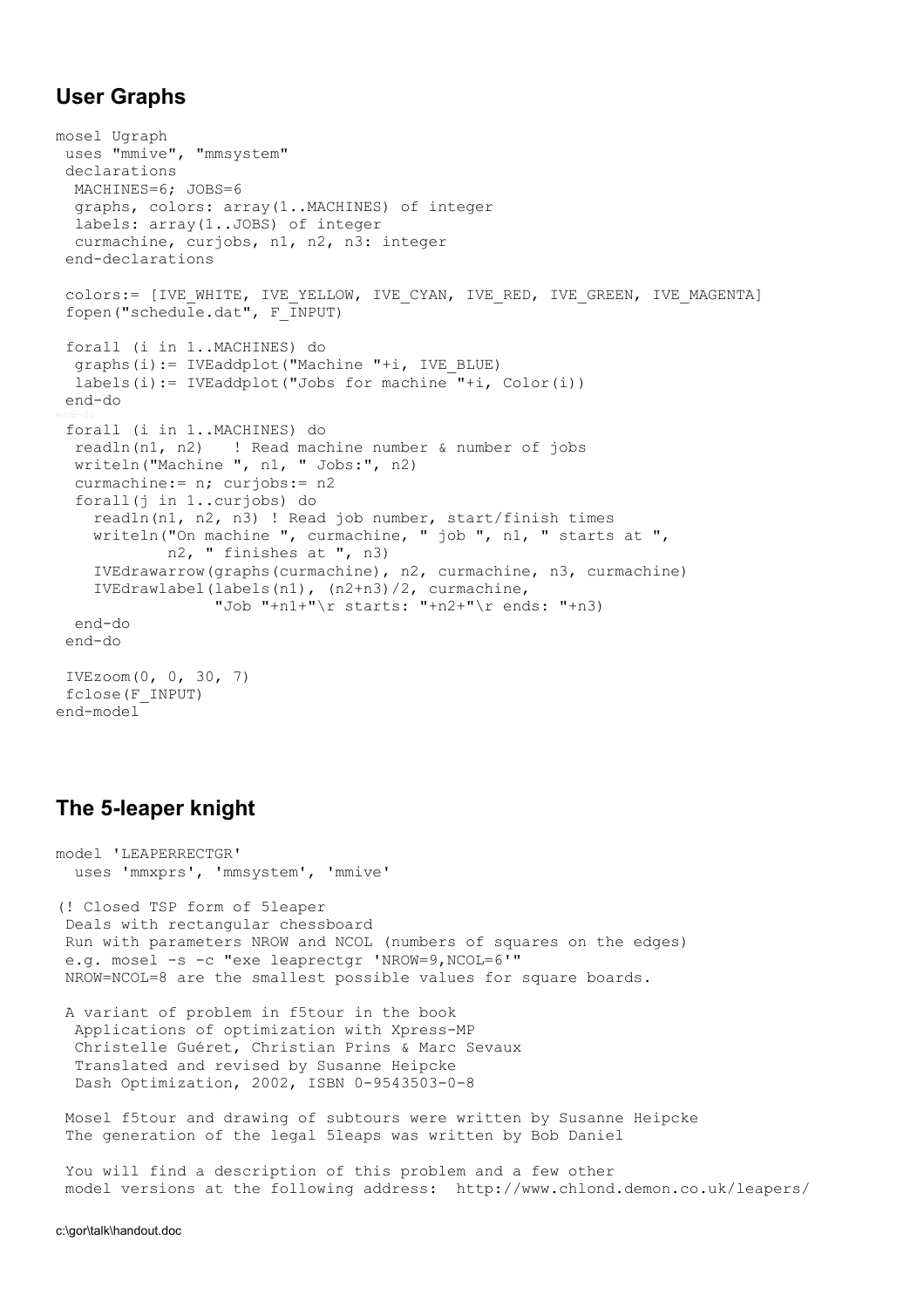A square  $(i, j)$  on the rectangle is labelled sq :=  $j + NCOL*(i-1)$ Given a square label sq, i := ceil(sq/NCOL), j := sq - NCOL\*(i-1) This variant eliminates all subtours it finds. !) parameters  $NCOL = 8$  ! number of colums<br> $NROM = 8$  ! number of rows NROW = 8 <br>DISPLAY = true 1999 : 1999 : 1999 : 1999 : 1999 : 1999 : 1999 : 1999 : 1999 : 1999 : 1999 : 1999 : 1999 : 199 ! 'true' to see graphical output end-parameters forward function break\_subtour: integer forward procedure print\_sol forward procedure draw\_sol forward procedure find\_subtour(start: integer, TOUR: set of integer) declarations NSQ = NCOL\*NROW ! number of squares RSQ = 1..NSQ  $\qquad \qquad$  ! range of squares nmoves, ntours, niterations, ntourstotal: integer nmovesfrom: array(RSQ) of integer ! counts possible moves leaving x: dynamic array(RSQ,RSQ) of mpvar ! 1 if we leap from sq1 to sq2 NEXTX: array(RSQ) of integer | next square after sq in the solution square1, square2, ii, jj: integer end-declarations ! Draw the board if (DISPLAY) then board:= IVEaddplot("Board", IVE\_BLACK) forall(i in  $1..NROW+1)$  IVEdrawline(board, i-0.5, 0.5, i-0.5, NCOL+0.5) forall(j in  $1..NCOL+1)$  IVEdrawline(board,  $0.5$ ,  $j-0.5$ , NROW+ $0.5$ ,  $j-0.5)$ ) end-if ! For each pair of squares with a valid move... nmoves := 0 forall(i1,i2 in 1..NCOL, j1,j2 in 1..NROW | (i1-i2)^2+(j1-j2)^2 = 25) do square $1 := j1+NCOL*(i1-1)$ square2 :=  $j2+NCOL*(i2-1)$  create(x(square1,square2)) ! create the 'x' binary decision variable x(square1,square2) is\_binary nmovesfrom(square1) += 1  $\qquad$  ! note a possible move from square  $n$ moves  $+= 1$  end-do writeln("There are ", nmoves, " possible moves") ! Check that each square is reachable forall(sq in RSQ | nmovesfrom(sq)=0) do ii :=  $ceil(sq/NCOL)$ jj :=  $sq-NCOL*(ii-1)$ writeln("\*\*\*\* Cannot go anywhere from square (", ii, ",", jj, ")") exit(0) end-do ! Objective (arbitrary) AnyObj := sum(sq1,sq2 in RSQ | exists(x(sq1,sq2)) )  $x(sq1,sq2)$ ! Each square precedes one other forall(sq1 in RSQ) sum(sq2 in RSQ | exists(x(sq1,sq2)) )  $x(sq1,sq2) = 1$ ! Each cell is preceded by one other forall(sq2 in RSQ) sum(sq1 in RSQ | exists(x(sq1,sq2)) )  $x(sq1,sq2) = 1$ 

c:\gor\talk\handout.doc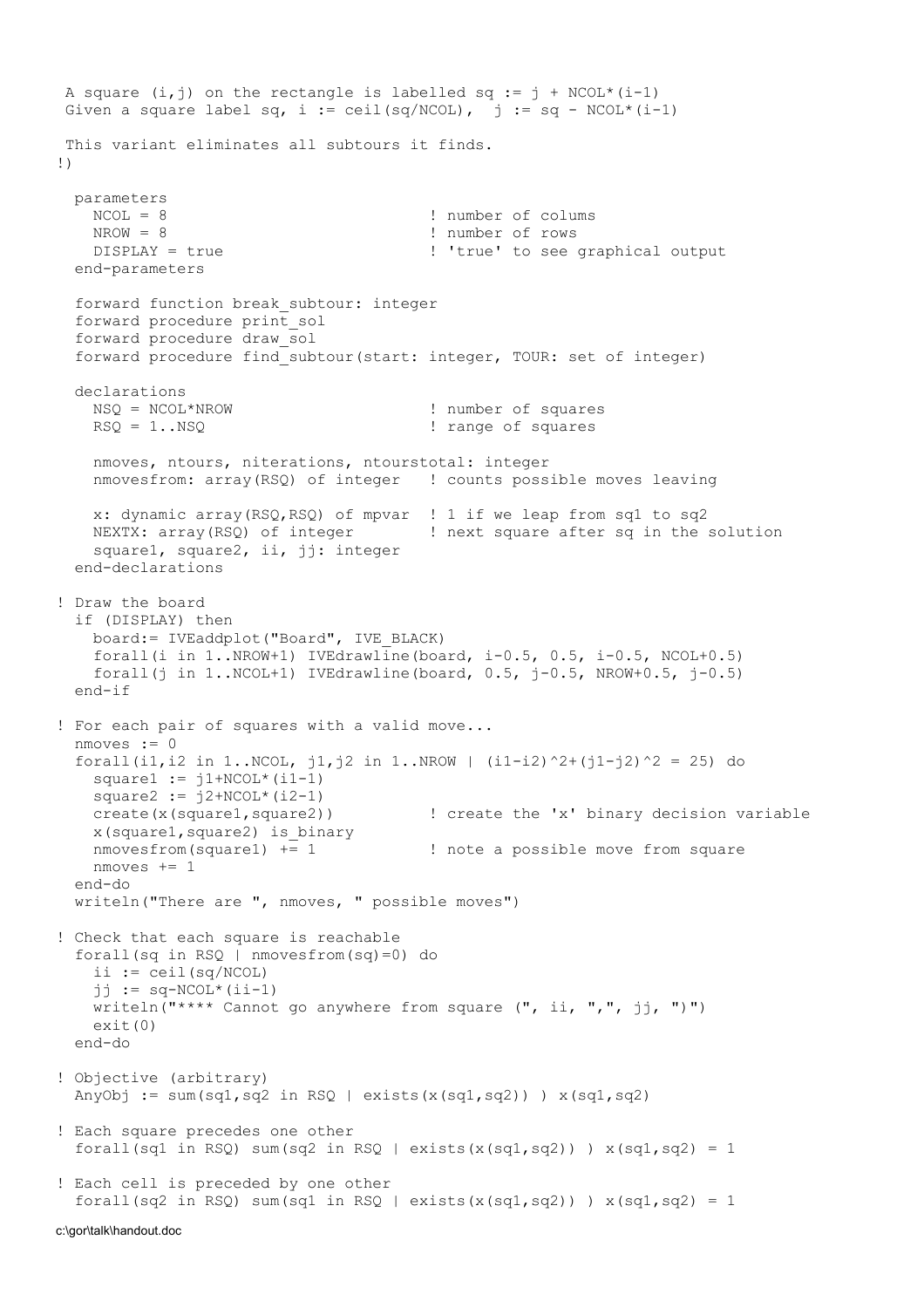```
! Optimizer settings to speed up the iterations 
  setparam("XPRS CUTSTRATEGY", 0)
  setparam("XPRS_PRESOLVE", 0)
! Solve the problem 
   starttime := gettime 
   niterations := 0 
   while (TRUE) do 
     minimize(AnyObj) 
     if (getprobstat <> XPRS_OPT) then 
       writeln("Problem is infeasible."); exit(0) 
     end-if 
     forall(sq in RSQ) 
      NEXTX(sq) := integer(round(getsol(sum(sq2 in RSQ) sq2*x(sq,sq2) )))
     if (DISPLAY) then draw_sol; end-if 
     ntours := break_subtour 
     if (ntours=1) then break; end-if 
     ! Print a log every 10 iterations 
     niterations += 1 
     ntourstotal += ntours 
     if (niterations mod 10 = 0) then 
    writeln(niterations, " (", gettime-starttime, " sec) tours eliminated: ",
               ntourstotal) 
     end-if 
   end-do 
   print_sol 
   writeln("Total time: ", gettime-starttime, " sec") 
!----------------------------------------------------------------- 
! Eliminate all subtours, and return number of (sub)tours
! - Find news subtours starting at each node in turn 
! - If found complete tour, return 1 
! - Otherwise add subtour elimination cut and continue 
! 
! Global variables required 
! RSQ: range of squares 
! NSQ: number of squares 
! NEXTX(i): square following i in current solution 
   function break_subtour: integer 
     declarations 
       TOUR, SEENSOFAR: set of integer 
      ntours: integer 
     end-declarations 
    SEENSOFAR := \{\} ntours := 0 
     forall(startsquare in RSQ | startsquare not in SEENSOFAR) do 
       ! Find (sub)tour containing {startsquare}
```
c:\gor\talk\handout.doc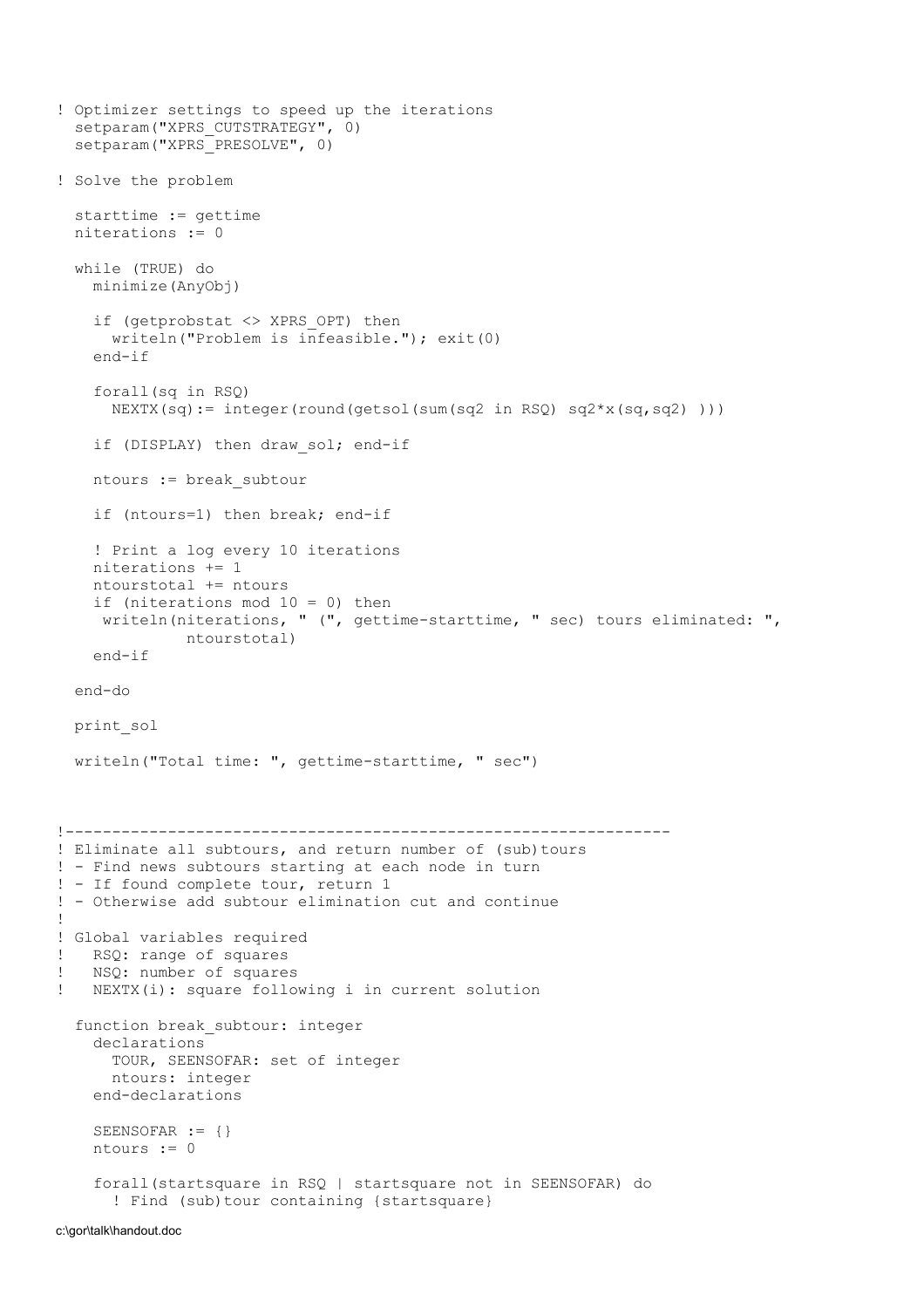```
find subtour(startsquare, TOUR)
       SEENSOFAR += TOUR 
       ntours += 1 
       ! If found complete tour, return 
       if (getsize(TOUR)>=NSQ) then break; end-if 
       ! Add a subtour breaking constraint 
      sum(sq in TOUR) x(sq,NEXTX(sq)) \leq qetsize(TOUR) - 1 end-do 
     returned := ntours 
   end-function 
!----------------------------------------------------------------- 
! Find a subtour starting at square 'start'; result returned in TOUR 
  procedure find subtour(start: integer, TOUR: set of integer)
     declarations 
       square: integer 
     end-declarations 
    TOUR := \{\} square := start 
     repeat 
       TOUR += {square} 
       square := NEXTX(square) 
     until (square=start) 
   end-procedure 
!----------------------------------------------------------------- 
! Print the current solution 
! 
! Global variables required 
! RSQ: range of squares 
! NEXTX(i): square following i in current solution 
   procedure print_sol 
     declarations 
      SEENSOFAR: set of integer 
       square: integer 
     end-declarations 
     SEENSOFAR:={} 
     forall(startsquare in RSQ | startsquare not in SEENSOFAR) do 
       write(startsquare) 
       square := startsquare 
       repeat 
         SEENSOFAR += {square} 
        square := NEXTX(square) 
        write(" - ", square)
       until (square=startsquare) 
       writeln(' ') 
     end-do 
   end-procedure 
!----------------------------------------------------------------- 
! Draw the current solution 
! 
! Global variables required 
! RSQ: range of squares 
! NEXTX(sq): square following sq in current solution 
! NCOL: number of columns 
   procedure draw_sol
```